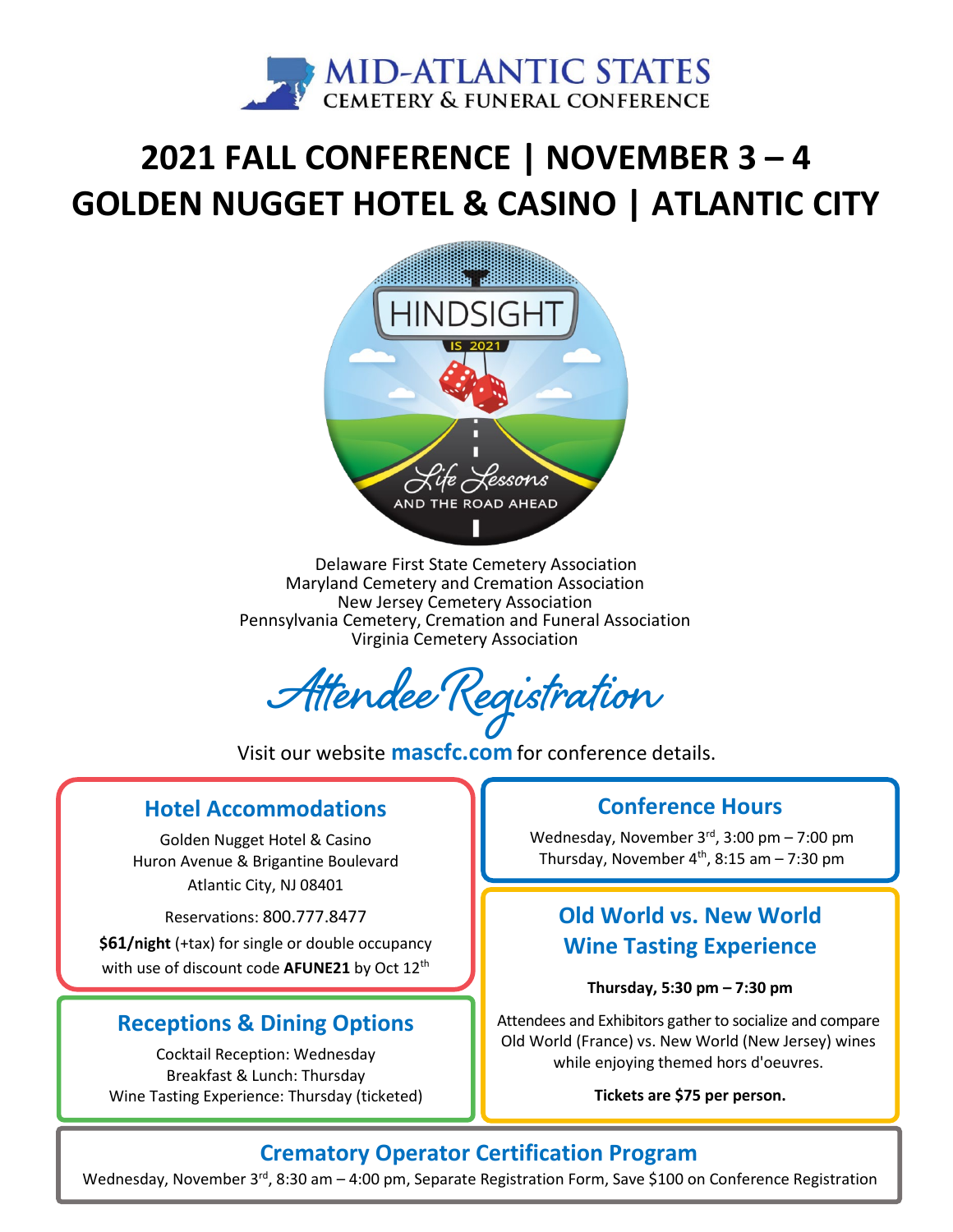**Schedule & Exhibit Hours**

#### WEDNESDAY, NOVEMBER 3, 2021

| 8:30am - 4:00pm                   | <b>Crematory Operator Certification Program Ron Salvatore</b>                                  |
|-----------------------------------|------------------------------------------------------------------------------------------------|
| 3:00pm - 4:00pm                   | Registration                                                                                   |
| 4:00pm - 5:00pm                   | <b>Cocktails &amp; Laws: Legal Issues Deathcare Can Learn</b>                                  |
| $5:00 \text{pm} - 7:00 \text{pm}$ | <b>Cocktail Reception with Exhibitors</b>                                                      |
|                                   | THURSDAY, NOVEMBER 4, 2021                                                                     |
| 8:15am - 9:15am                   | <b>Continental Breakfast</b>                                                                   |
| 9:30am - 9:45am                   | Opening Remarks: Hindsight is 2021 Amy Shimp                                                   |
| 9:45am - 11:00am                  | <b>The Customer Journey: Yellow Brick Road or</b>                                              |
| 11:00am - 11:30am                 | <b>Break with Exhibitors</b>                                                                   |
| 11:30am - 12:30pm                 | <b>Celebrants &amp; Cremation: Perfect TogetherMatt Bailey</b>                                 |
| 12:30am - 2:00pm                  | Lunch with Exhibitors                                                                          |
| 2:00pm - 3:00pm                   | <b>Going Virtual: How to Position Your Business</b><br>for Today's World Courtney Gould Miller |
| $3:00$ pm - $3:30$ pm             | <b>Break with Exhibitors</b>                                                                   |
| 3:30pm - 4:30pm                   | Leadership Through Crisis and Its Effect on Culture  Gary Freytag                              |
| 4:30pm - 4:45pm                   | <b>Closing Remarks</b>                                                                         |
| 4:45pm - 5:30pm                   | Free Time with Exhibitors                                                                      |
| 5:30pm - 7:30pm                   | Old World vs. New World Wine Tasting Experience<br>* bar service and lite fare included        |

## **2021 Mid-Atlantic States Conference Committee**

Ernest Peterson – Heartspring Consulting, LLC Dagny Neel Fitzpatrick – Jefferson Memorial Park, Inc. Judy Welshons – New Jersey Cemetery Association Chad Aylestock – Service Corporation International Jonathan Pace – Franklin Memorial Park **Angela Byrum – Williamsburg Memorial Park** John Dodgson – Ocean County Memorial Park Gary Buss – Arlington Cemetery Cheryl Percy – Dulaney Valley Memorial Gardens Alesia Skinner – Paxtang Cemetery

Amy Shimp – Dulaney Valley Memorial Gardens (Co-Chair) Jeffrey Hodes – Cemetery Management Solutions (Co-Chair)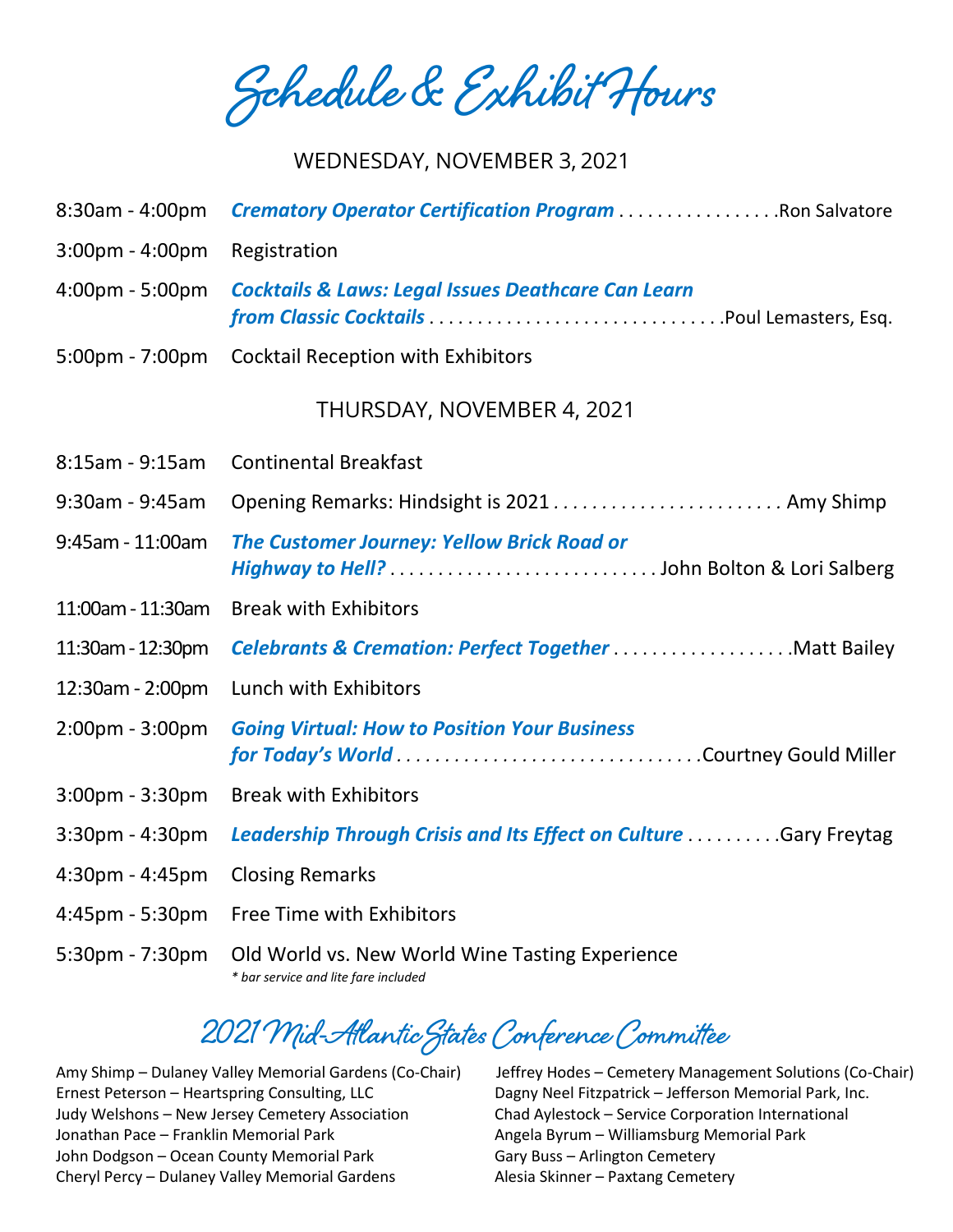

**Attendee Registration Form**

| ATTENDEE(S): (Name and email address)                                                         |                                                                                                                                                                                                                                                                                                                                                                                                                                                                                                                                                                                                                                                                                                                                                                 | <b>Attending Wine Tasting?</b><br>Yes<br><b>No</b><br>Yes<br>No<br>Yes<br>No<br>Yes<br>No |
|-----------------------------------------------------------------------------------------------|-----------------------------------------------------------------------------------------------------------------------------------------------------------------------------------------------------------------------------------------------------------------------------------------------------------------------------------------------------------------------------------------------------------------------------------------------------------------------------------------------------------------------------------------------------------------------------------------------------------------------------------------------------------------------------------------------------------------------------------------------------------------|-------------------------------------------------------------------------------------------|
| Early Registration - \$295 before September 15th<br>Registration - \$395 after September 15th | $\frac{1}{5}$<br>$\begin{array}{c} \n \uparrow \quad \quad \quad \downarrow \quad \quad \quad \quad \downarrow \quad \quad \quad \downarrow \quad \quad \quad \downarrow \quad \quad \quad \downarrow \quad \quad \downarrow \quad \quad \downarrow \quad \quad \downarrow \quad \quad \downarrow \quad \quad \downarrow \quad \quad \downarrow \quad \quad \downarrow \quad \quad \downarrow \quad \quad \downarrow \quad \quad \downarrow \quad \quad \downarrow \quad \downarrow \quad \downarrow \quad \downarrow \quad \downarrow \quad \downarrow \quad \downarrow \quad \downarrow \quad \downarrow \quad \downarrow \quad \downarrow \quad \downarrow \quad \downarrow \quad \downarrow \quad \downarrow \quad \downarrow \quad \downarrow \quad \down$ |                                                                                           |
| Spouse Registration - \$150                                                                   |                                                                                                                                                                                                                                                                                                                                                                                                                                                                                                                                                                                                                                                                                                                                                                 | $\begin{array}{ccc} \texttt{S} & \texttt{---} \end{array}$                                |
| Wine Tasting Experience - \$75.00 x number of persons attending                               |                                                                                                                                                                                                                                                                                                                                                                                                                                                                                                                                                                                                                                                                                                                                                                 | $\frac{1}{2}$                                                                             |
| Crematory Operator Certification Program - \$100 Discount                                     |                                                                                                                                                                                                                                                                                                                                                                                                                                                                                                                                                                                                                                                                                                                                                                 | TOTAL \$                                                                                  |
| Visa<br><b>CREDIT CARD INFORMATION:</b>                                                       | <b>MC</b><br>Disc                                                                                                                                                                                                                                                                                                                                                                                                                                                                                                                                                                                                                                                                                                                                               | AmEx                                                                                      |
|                                                                                               |                                                                                                                                                                                                                                                                                                                                                                                                                                                                                                                                                                                                                                                                                                                                                                 |                                                                                           |
|                                                                                               |                                                                                                                                                                                                                                                                                                                                                                                                                                                                                                                                                                                                                                                                                                                                                                 |                                                                                           |
| Check: payable to MASCFC                                                                      |                                                                                                                                                                                                                                                                                                                                                                                                                                                                                                                                                                                                                                                                                                                                                                 |                                                                                           |

**Mail:** Franklin Bookkeeping Services, Inc. c/o Colleen Courtright Fax: (610) 253-3636 2200 Northampton Street, Easton, PA 18042 **Email:** [dcm.colleen@gmail.com](mailto:dcm.colleen@gmail.com)